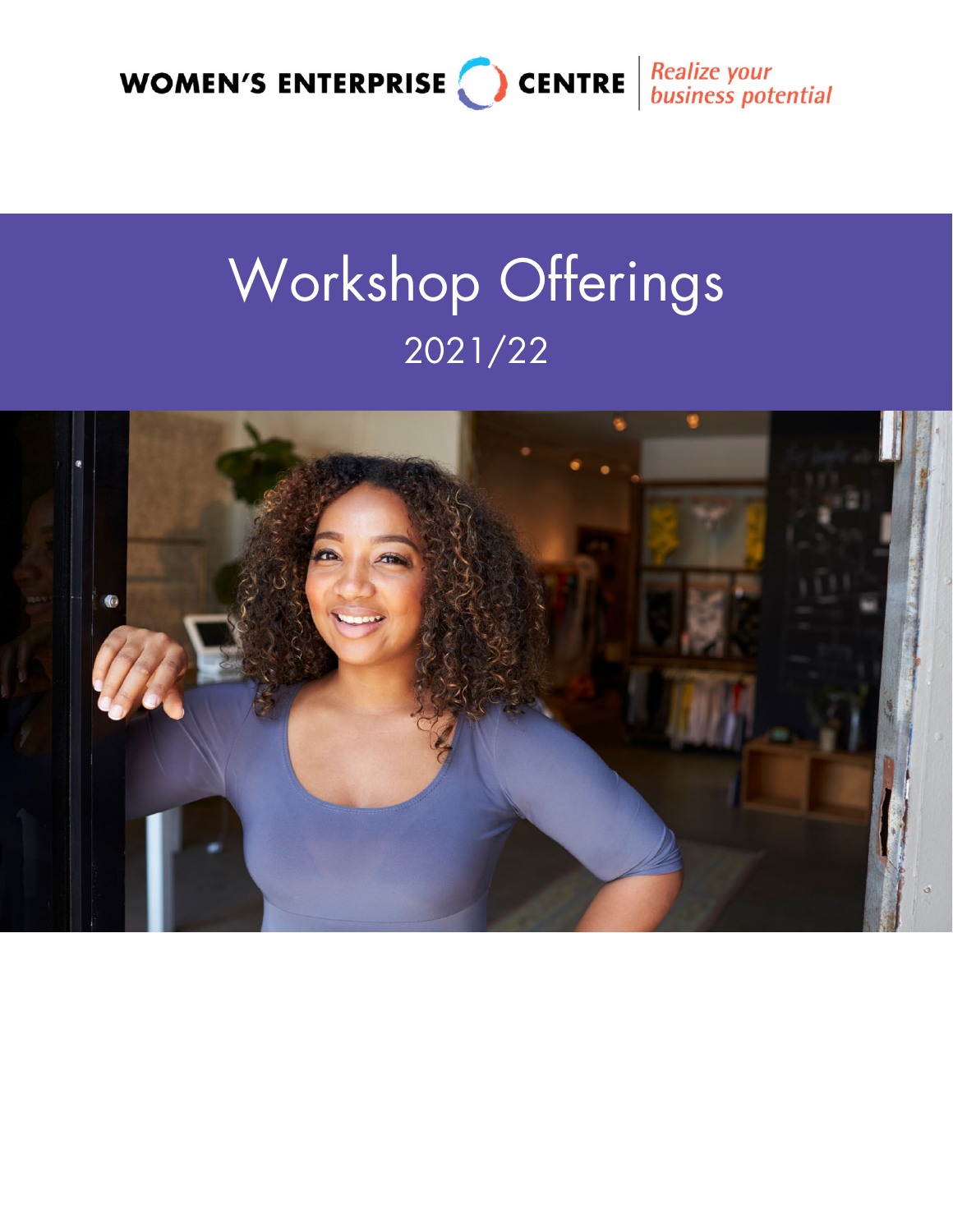

We are a non-profit organization devoted to helping BC women start, lead and grow their own business. If you own a business, or are thinking of starting one, connect with us for business loans up to \$150K, business advice, skills training, mentoring, resources and a supportive community.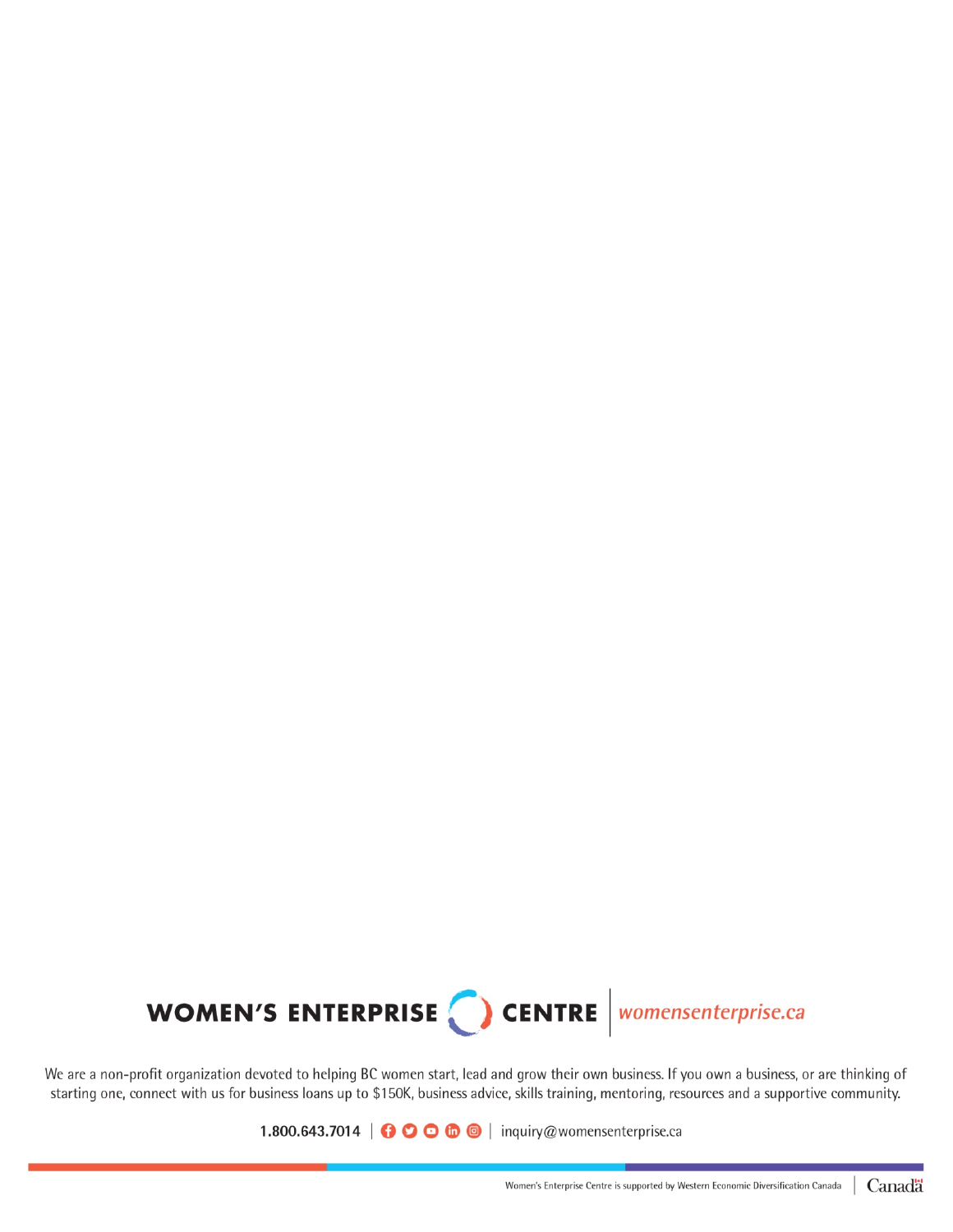

## Workshops Available for Delivery throughout BC

Women's Enterprise Centre (WEC) workshops are designed to enhance business capacity and fuel success. Our training adds value to the services you already offer by providing essential business training in a supportive environment for busy women entrepreneurs.

Our training features:

- Practical, applicable skills that are 100% relevant to the successful operation of a small business
- A range of subjects proven to be pivotal to small business success and relevant for entrepreneurs in every stage of business
- Success‐oriented workshops developed by industry experts, many of which feature local business owners as storytellers to add real‐life examples

Our workshops are customized for your needs and each is specifically tailored to the audience reflecting their demographics, business or professional experience, industry and geographic region.

#### *Most Common Delivery Methods – Please contact us to discuss your needs!*

*Webinar Format: 60‐90 minutes | Live Workshops: 90 minutes or 3 hours*

## **OVER 25 YEARS DEVELOPING ESSENTIAL BUSINESS SKILLS**

Since 1995, we have hosted over 47,000 workshop participants in over 2,200 workshops throughout the province. The impact of our skills development program is proven: 99% of our workshop participants rate our training as directly applicable to their business, and they attribute 50% of their increased revenue to WEC training.

### **CONTACT DETAILS**

Neta Raz 1‐250‐868‐3454 ext.119 Skills Development Coordinator 1‐800‐643‐7014 ext.119 Women's Enterprise Centre *Momen's* Enterprise.ca

Kerrilee Auger 1‐250‐868‐3454 ext.107 Director, Programs & Partnerships 1‐800‐643‐7014 ext.107 Women's Enterprise Centre **by Centrical Centre and Centrical Centrical Centre Centre** in Representerprise.ca

Serving the women of BC since 1995 womensenterprise.ca

Head Office: #201-1726 Dolphin Ave. Kelowna, BC V1Y 9R9 Tel. 250.868.3454

#550-555 West 12th Ave. Vancouver, BC V5Z 3X7 Tel. 1.800.643.7014

#100-852 Fort St. Victoria, BC V8W 1H8 Tel. 1.800.643.7014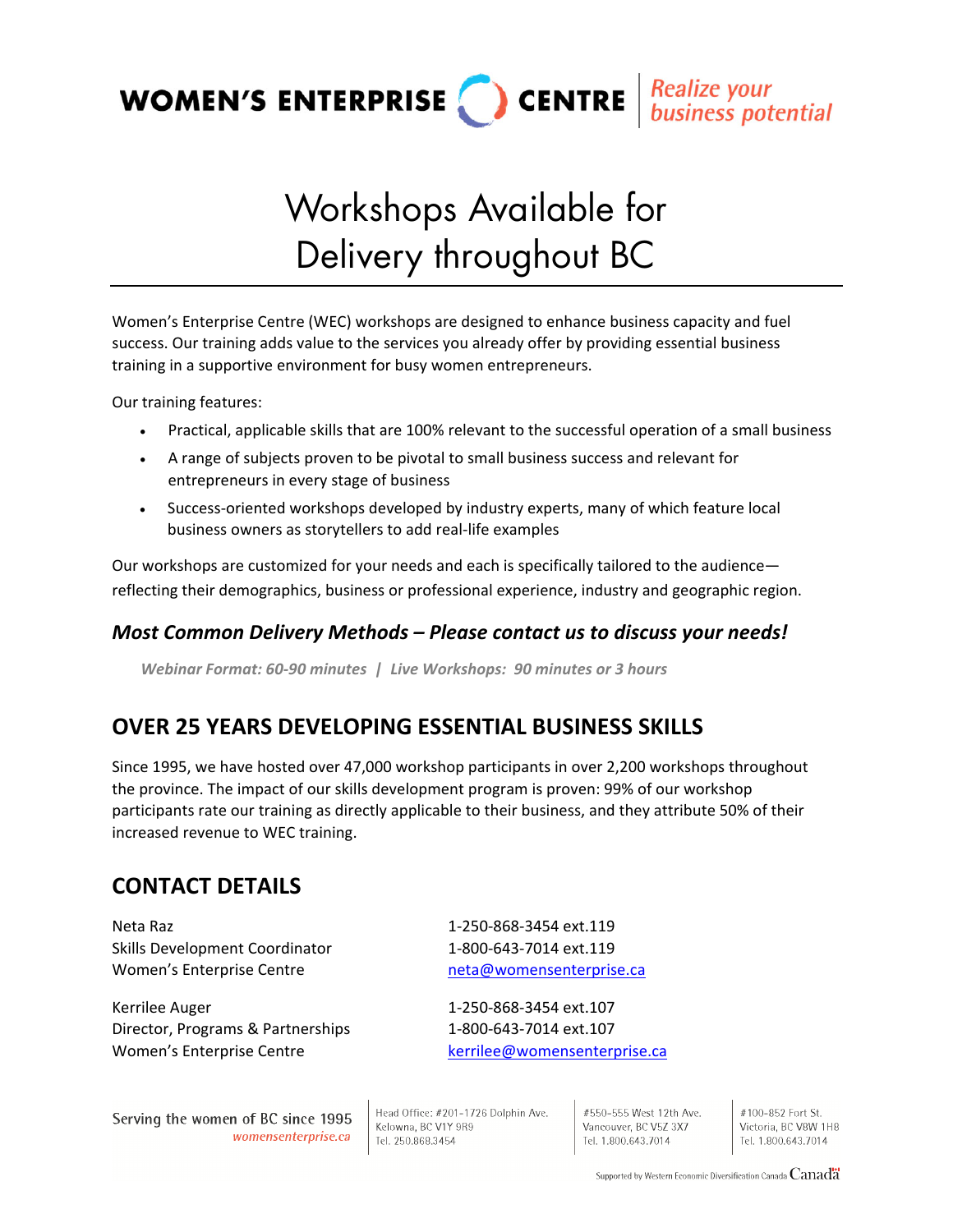## **WORKSHOP OFFERINGS**

We have workshops for entrepreneurs in every stage of business. Our most popular titles include:

| <b>STARTING A BUSINESS</b>                                                          | 3  |
|-------------------------------------------------------------------------------------|----|
| So You Want to Be an Entrepreneur!                                                  | 3  |
| LAUNCH YOUR DREAM SERIES FOR IMMIGRANT WOMEN: EXPLORING ENTREPRENEURSHIP, TOGETHER! | 3  |
| How to Use Your Global Experience to Build a Great Business                         | 4  |
| How to Identify Business Opportunities                                              | 4  |
| How to Find Sources of Funding as an Immigrant Entrepreneur                         | 4  |
| <b>FINANCIAL UNDERSTANDING</b>                                                      | 5  |
| The Ins and Outs of Cash Flow                                                       | 5  |
| Financial Understanding: Income Statements and Balance Sheets                       | 6  |
| <b>FINANCIAL MANAGEMENT</b>                                                         | 6  |
| Financial Management: Know Your Numbers                                             | 6  |
| <b>MARKETING</b>                                                                    | 7  |
| 6 Keys to Common-Sense Marketing                                                    | 7  |
| Focused Marketing: Targeted Effort, Tangible Results                                | 7  |
| <b>SALES STRATEGY</b>                                                               | 8  |
| The Power of One: How Small Changes Can Increase Sales                              | 8  |
| <b>HUMAN RESOURCES</b>                                                              | 8  |
| Recruiting 101: Tools to Find the Right Person for Your Team                        | 8  |
| <b>Employee Retention Toolkit for Business Owners</b>                               | 9  |
| Managing HR: Tools to Unite Your Team                                               | 9  |
| <b>LEADERSHIP DEVELOPMENT</b>                                                       | 9  |
| Stepping Up: Uncover Your True Leadership Potential                                 | 9  |
| <b>Negotiate Naturally: Tips for Women Entrepreneurs</b>                            | 10 |
| Mindset Mastery for Business Growth                                                 | 10 |
| <b>BUSINESS GROWTH STRATEGY</b>                                                     | 11 |
| Grow Your Business So It's Right for YOU!                                           | 11 |
| Moving Up! Business Growth Strategies                                               | 11 |
| Ready, Set Grow: Preparing to Grow Your Business                                    | 12 |
| Setting New Goal Posts: Growing Your Business from a Tactical Perspective           | 12 |
| <b>EXPORTING SERIES</b>                                                             | 13 |
| Are You Ready to Export? Exploring Your Options                                     | 13 |
| Where Should You Export? Researching New Markets                                    | 13 |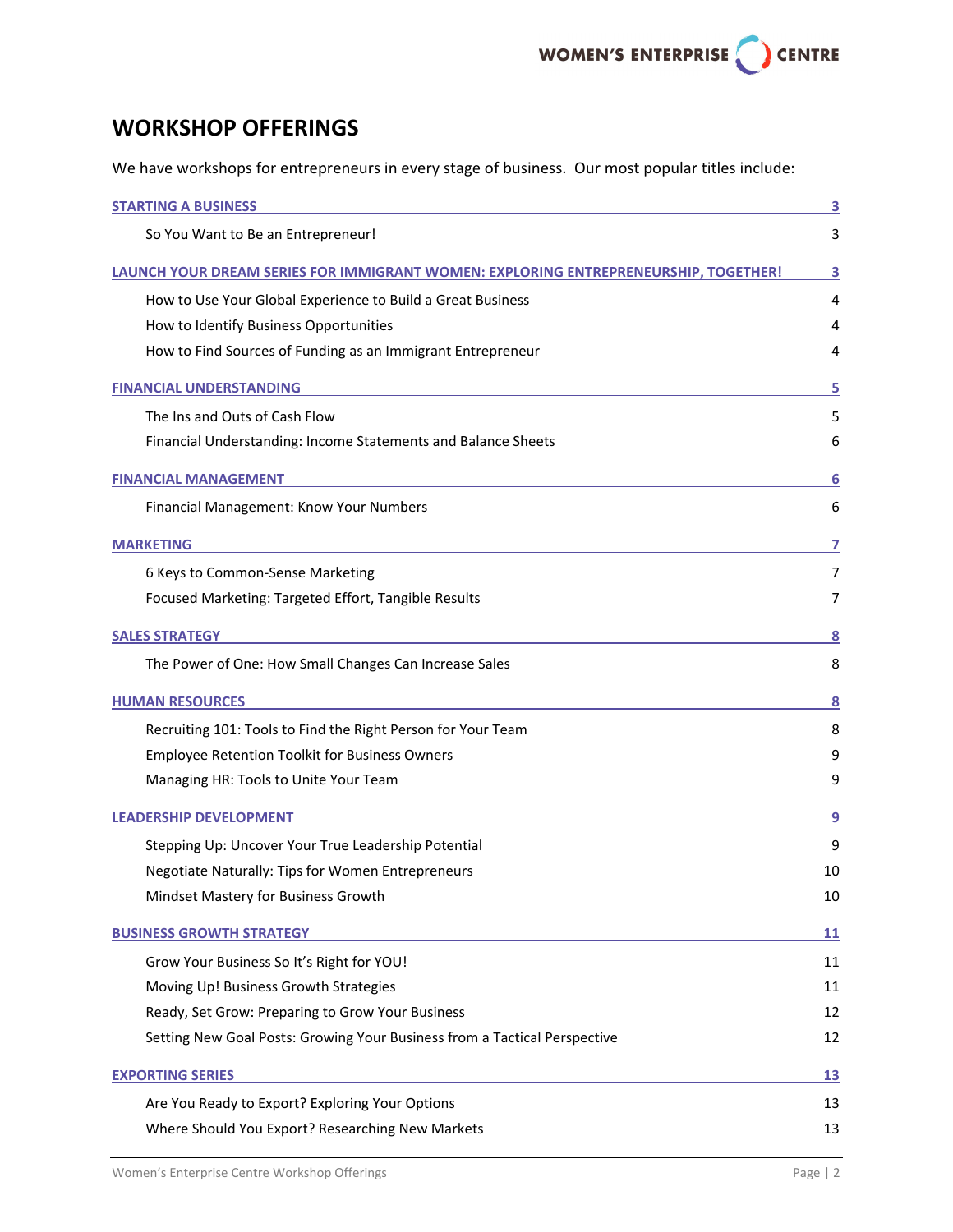| How Will You Export? Building Your Plan | 14 |
|-----------------------------------------|----|
| <b>YOUTH WORKSHOPS</b>                  | 14 |
| Become a Diversity Champion!            | 14 |
| Cultivate your Entrepreneurial Spirit   | 14 |

## **STARTING A BUSINESS**

#### **So You Want to Be an Entrepreneur!**

Have you always dreamed of having your own business? Do you have an idea or an answer to "there's got to be a better way" to do something… Are you unsure about what it takes to be a successful entrepreneur? If you answered YES to any of these questions this workshop is for YOU.

During this workshop we will:

- Explore the characteristics and mindset traits of successful entrepreneurs
- Analyze your potential to consider small business ownership as a viable career option
- Provide additional resources and tools that are available to support you to your business success.

*"Alpana was like a guiding light in a dark tunnel. The awesome nuggets of information will definitely help me in my quest to opening and running my business successfully." – So You Want to Be an Entrepreneur Participant*

## **LAUNCH YOUR DREAM SERIES FOR IMMIGRANT WOMEN: EXPLORING ENTREPRENEURSHIP, TOGETHER!**

#### *Each session can also be delivered as a stand‐alone workshop.*

As an Immigrant, you have a wealth of global experience, and owning your own business can help you to create opportunities for you and your family! If you're new to Canada, you might have some questions about how to start a business, who can help you, and what you need to know about this new market.

In this series, we will explore some of the questions you should consider as a new entrepreneur in Canada, share resources and introduce you to the many organizations that can assist you along your journey to start, buy or grow your own business. We'll also host storytellers who will share their experiences as Immigrant entrepreneurs, and what they've learned along the way.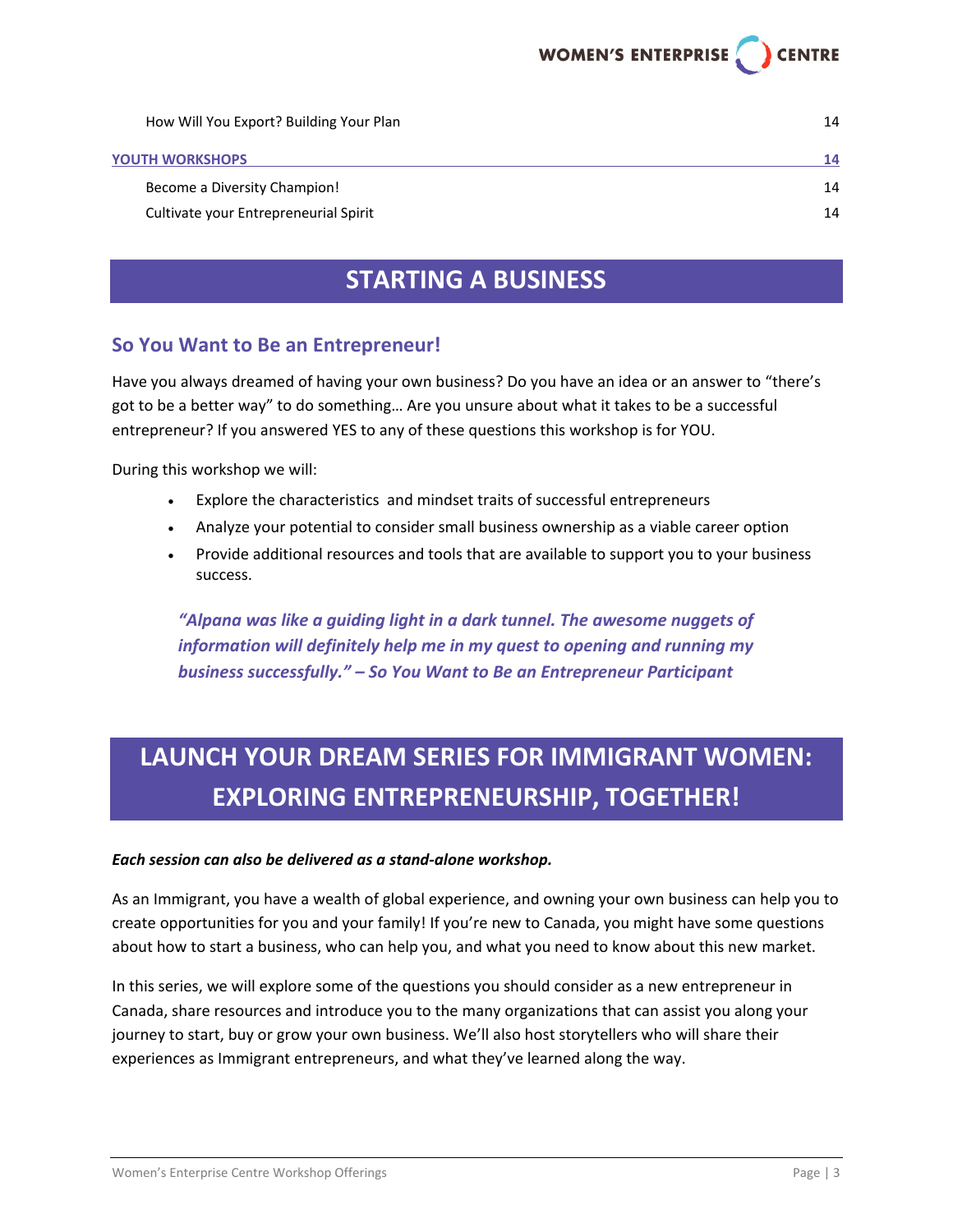#### **How to Use Your Global Experience to Build a Great Business**

Are you a new immigrant to Canada who's thinking of being your own boss?

Good news – studies show that your international experience makes you more likely to start and run a successful business! Many skills, such as good communication, tech expertise, and sales, are portable skills. As an Immigrant entrepreneur, you can profitably use these skills in Canada.

We invite you to join Women's Enterprise Centre Business Advisor, Alpana Sharma, for an interactive session to zero in on the skills you already have that can help you launch your own business.

Together, we'll explore:

- How you can use your transferable skills to launch and grow a business
- Why your international experience can give you competitive edge

Join us to learn how you can leverage networks and professional experience and be a successful entrepreneur.

#### **How to Identify Business Opportunities**

Entrepreneurship can be a great career option for immigrants to Canada, but the decision to launch a business in a new country can come with many questions about this new market.

Join Alpana Sharma, WEC Business Advisor and Immigrant entrepreneur, who will teach you how to find new opportunities that match your skills and experience.

In this interactive session, you'll learn how to answer some key questions, like:

- What skills can you use to start or grow a business?
- How can you use these skills to identify new opportunities?
- Will your business idea work in BC?
- What do you need to know about your potential customers?
- Where can you find support and information to research new opportunities?

You will also hear from Immigrant women entrepreneurs who will share how they zeroed in on the right business opportunity.

#### **How to Find Sources of Funding as an Immigrant Entrepreneur**

So, you've identified a great business opportunity and have done your market research. You're almost ready to start your company! But, now you need *money* to make your dream a reality.

Women's Enterprise Centre knows that accessing funding can be a barrier for many newcomer entrepreneurs, because they may have little to no credit history or few assets in their new home country.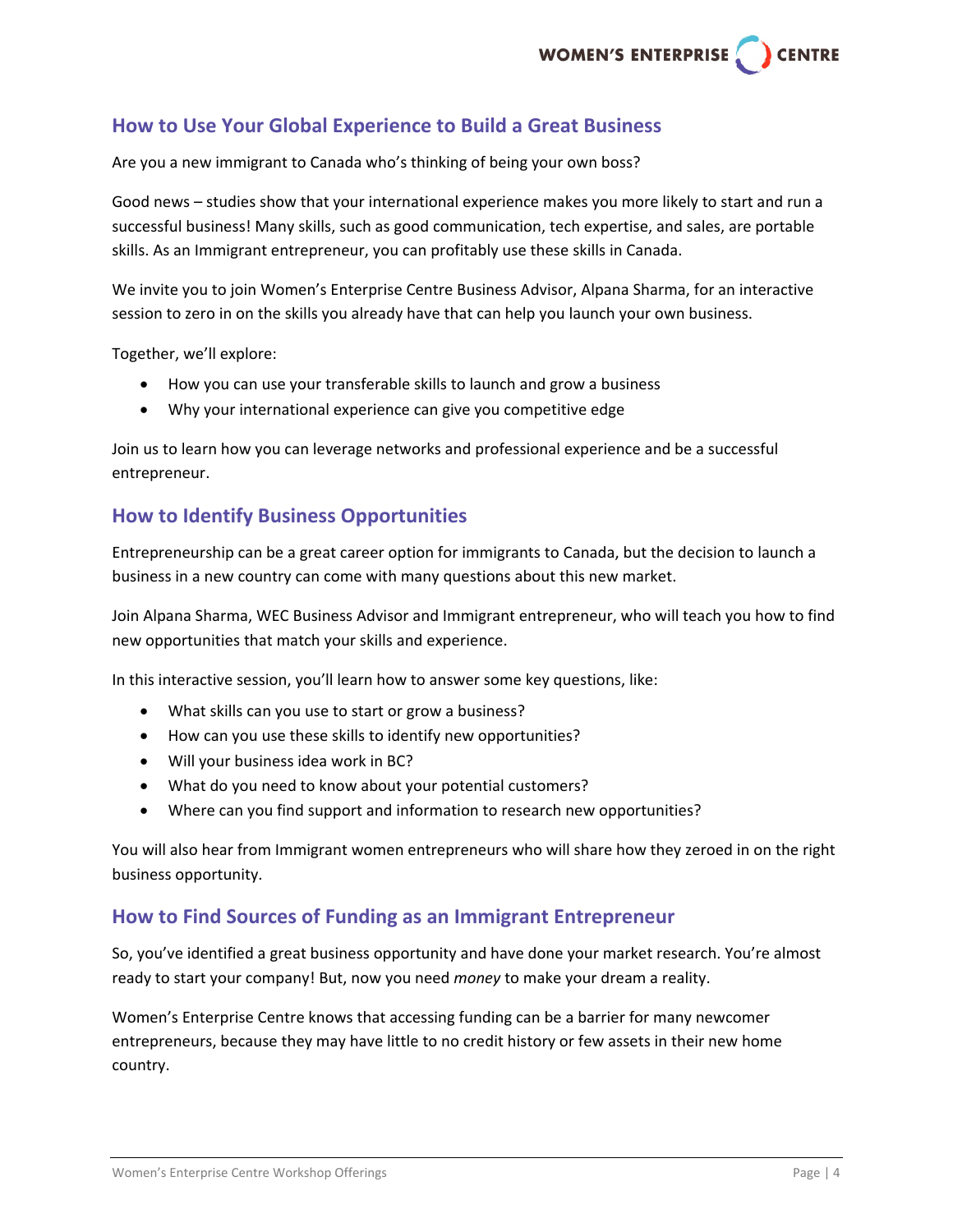Join Alpana Sharma, Women's Enterprise Centre Business Advisor and immigrant entrepreneur for a free, interactive session to learn about the different types of funding support that can help make your business dreams a success!

As a development lender, we can often provide business loans when other funders cannot because we look at your skills and opportunities, not just your credit score. And we're part of a large network of funding sources that may be able to support you.

During this interactive session Alpana will share:

- How to overcome barriers to funding for immigrant entrepreneurs
- Funding programs available to support immigrant entrepreneurs in BC
- What you will need to apply for funding

Join us for this session to chat about funding opportunities. Our panelists will share how accessing funds at the right time helped them in business growth and success.

## **FINANCIAL UNDERSTANDING**

#### **The Ins and Outs of Cash Flow**

If you run a business, you need to know when cash will be going in and out. With cash in the bank, you can buy the supplies you need to fulfill your next big sale, deal with unexpected or forgotten expenses and make sure YOU get paid at the end of the day.

Setting up your cash flow management system is step one for getting your business finances in order, yet many business owners only deal with it once they have a problem. In fact, 82% of businesses that close fail because they experience cash flow problems.

This webinar is designed for business owners with little to no experience managing cash flow, who want to set up their business for financial success. This workshop will help you:

- Understand how your revenue model impacts your cash flow
- Figure out how much it costs you to do business (cost of goods sold, labour costs)
- Estimate the size and timing of your expenses
- Develop a cash flow management process for your own business

*"Thank you again for the wonderful presentation. It was a pleasure to have you return once again as a guest speaker. Given the engagement and the feedback from our guests the content of your presentation and your delivery was very well received." – Training Partner*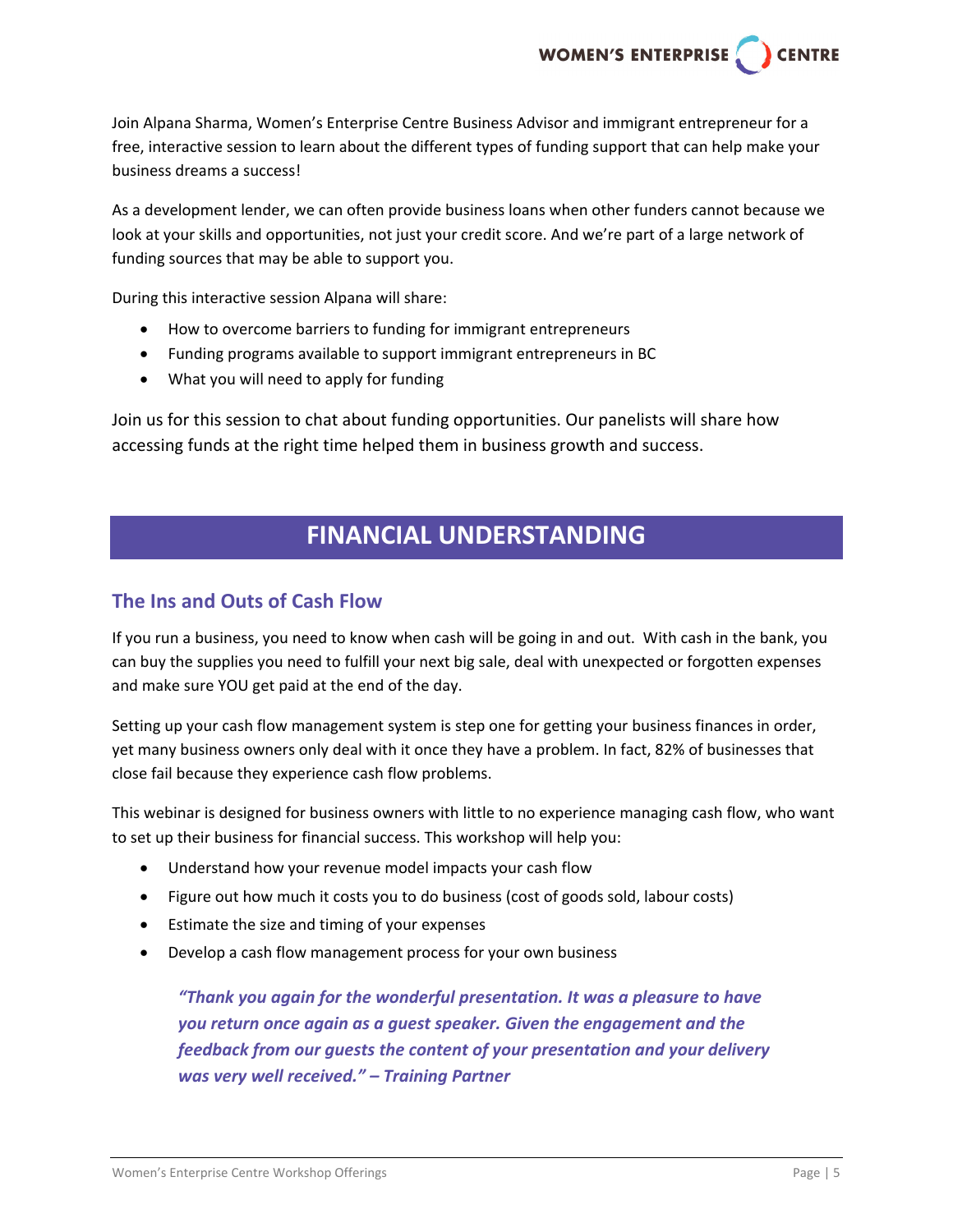#### **Financial Understanding: Income Statements and Balance Sheets**

Even if you use a bookkeeper and/or accountant, it is imperative that you understand the financial side of your business. This introductory‐level workshop takes you through practical exercises to help you understand the type financial statements you should be using, and what they are telling you.

After this session you will be better equipped to:

- Describe the connection between your personal finances and your business
- Explain the key categories on the Balance Sheet
- Discuss the importance of the Income Statement
- Give examples of the difference between the Cash Flow Statement and Income Statement

## **FINANCIAL MANAGEMENT**

#### **Financial Management: Know Your Numbers**

One of the keys to business success is an ability to interpret financial statements. In fact, a primary cause of business failure is poor financial management, including the misinterpretation of financial statements and inappropriate action taken as a result.

This workshop will explain basic financial principles that you can use to inform your decision-making on a daily basis, and answer your questions so you can feel more confident discussing your numbers.

The material covers the functions of, and how to interpret, cash flow management, credit and collections, the cost/profit/volume relationship, and business ratios. By the end of the workshop, entrepreneurs will be able to speak more confidently to their accountant and banker about their financial statements.

You'll learn how to:

- Use info from financial statements to make better business decisions
- Calculate four key financial ratios for your business
- Compare and analyze changes in your numbers from year to year

By the end of the workshop, entrepreneurs will be able to speak more confidently to their accountant and banker about their financial statements.

#### *The three financial workshops are also available for delivery as a series.*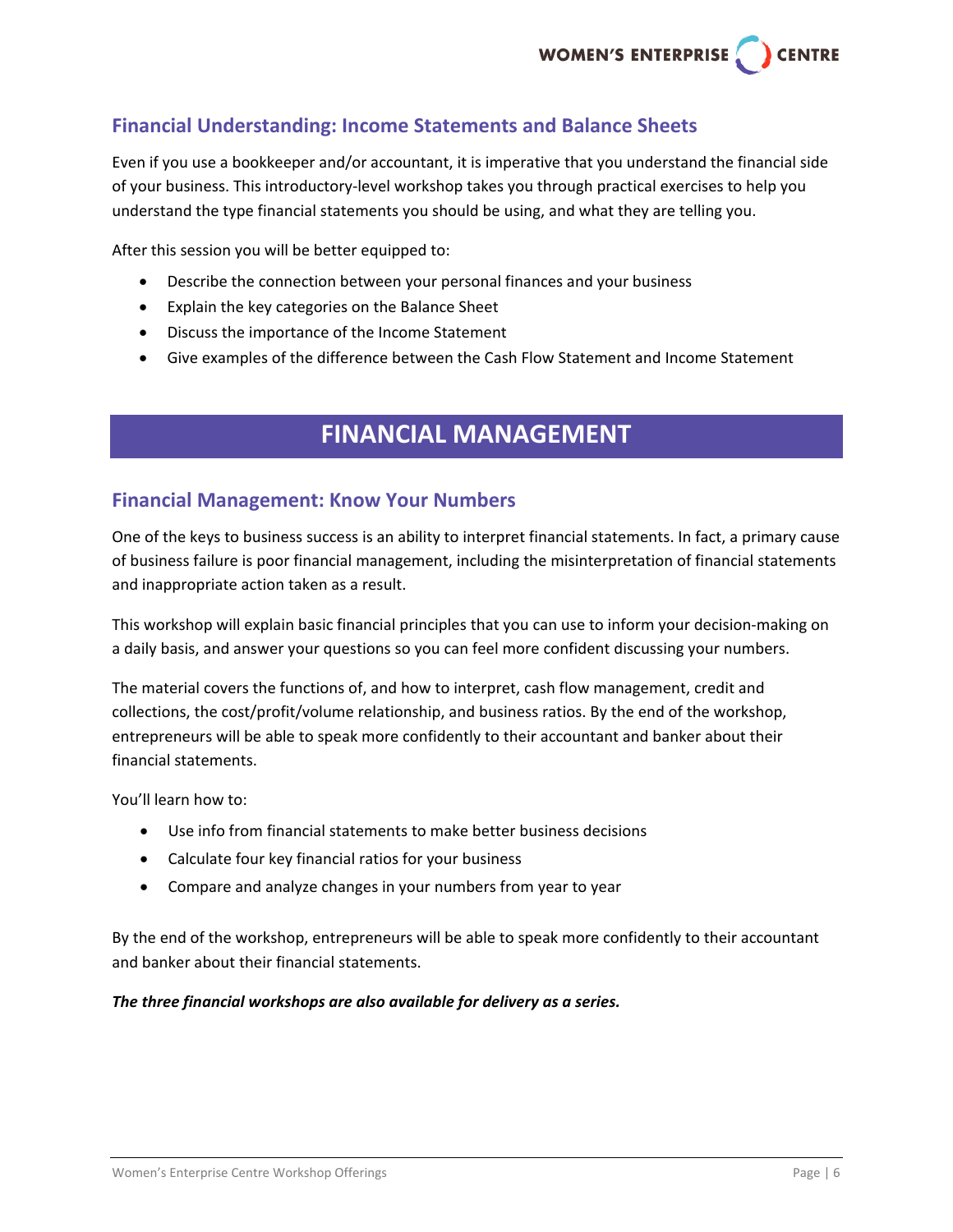## **MARKETING**

#### **6 Keys to Common‐Sense Marketing**

One of the challenges of owning a small business is to know how to market effectively on a tight budget. In any business, particularly in small business, marketing is most effective when it is both strategic and creative. A lot of marketing is common sense; but don't make the same mistakes that your competitors are making!

After this workshop you will:

- Understand the 6 key marketing concepts
- Determine the best ways to ensure that your marketing dollars and efforts are properly targeted to attract the customers you want for your business.

#### **Focused Marketing: Targeted Effort, Tangible Results**

When a business owner is asked about their marketing strategy, too many think about their website, ads or word of mouth. All those things are a part of marketing, but they are not strategy. They are tactics.

Tactics are only as effective as the strategy behind them— the WHY of marketing.

This practical workshop guides the business owner through the process of building a sound marketing strategy for their business to reveal the tactics that make the most sense for their motivation, market and money.

This workshop will help you understand:

- WHY you need a clear understanding of who your best customer is
- WHAT message and tools will work best for YOU and your ideal customers
- HOW you will reach your ideal customers using marketing tools
- WHAT actions you will take to achieve your marketing goals

*"Excellent seminar, very engaging and interactive, and open to discussions with our/participant's businesses." – 6 Keys to Common‐Sense Marketing Participant*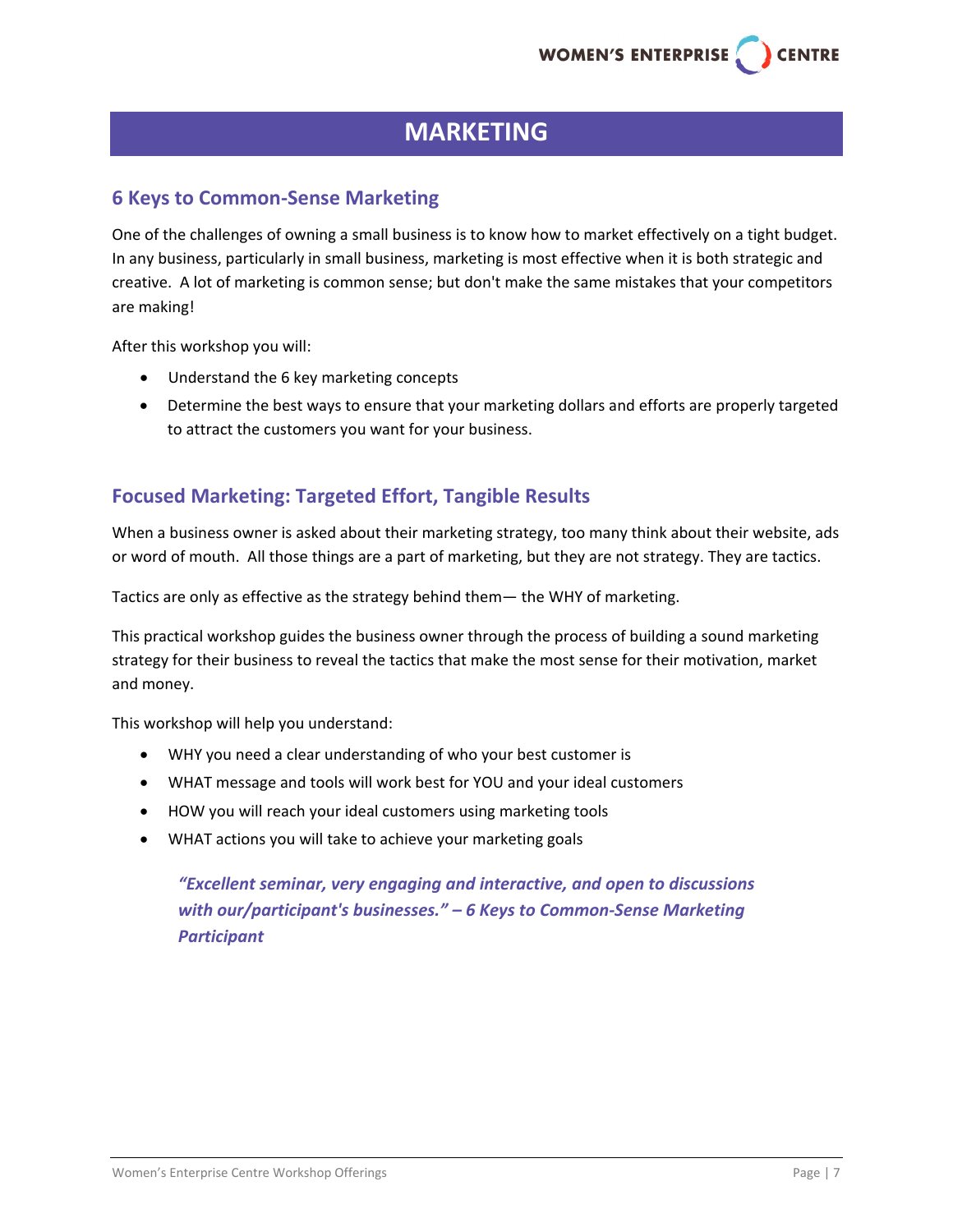## **SALES STRATEGY**

#### **The Power of One: How Small Changes Can Increase Sales**

We all know that great success happens just one day at a time, just one step at a time.

This workshop is one of those "just one more" experiences that will move you forward in your business. We will talk about one more person, one more activity, and one more question that you can add to your daily routine in order to increase productivity and grow your business into the profitable venture that you have envisioned.

In this session participants will learn how to:

- Identify the most effective networking activities for them
- Determine which activities they need to focus their energy on
- Learn how to ask focused questions be successful in closing more sale

*"Very helpful, time well spent to focus my activities (and time) on areas of my business that will most impact ROI." – The Power of One Participant*

## **HUMAN RESOURCES WEBINAR SERIES**

#### *Each session can also be delivered as a stand‐alone workshop.*

Having the right people on your team creates a positive work environment, helps you deliver quality service, lowers your training costs and frees you up to work on your business instead of in it. So how do you attract and keep great employees on your team?

In this interactive series, you'll learn proven practices that will help you maintain a company culture that attracts new employees and engages your team!

#### **Recruiting 101: Tools to Find the Right Person for Your Team**

Recruiting is more than just finding workers to fill jobs. It's a thoughtful process of attracting, evaluating, and selecting candidates, so you hire someone who's the "right fit" for your business.

Each person and each business is unique, but there are some solid practices that help you find those "unicorns" who have the right balance of knowledge, experience and personality – and entice them to join your team!

Join us for an interactive workshop to ask your recruiting questions and learn:

How to write a job description that's accurate, appealing and inclusive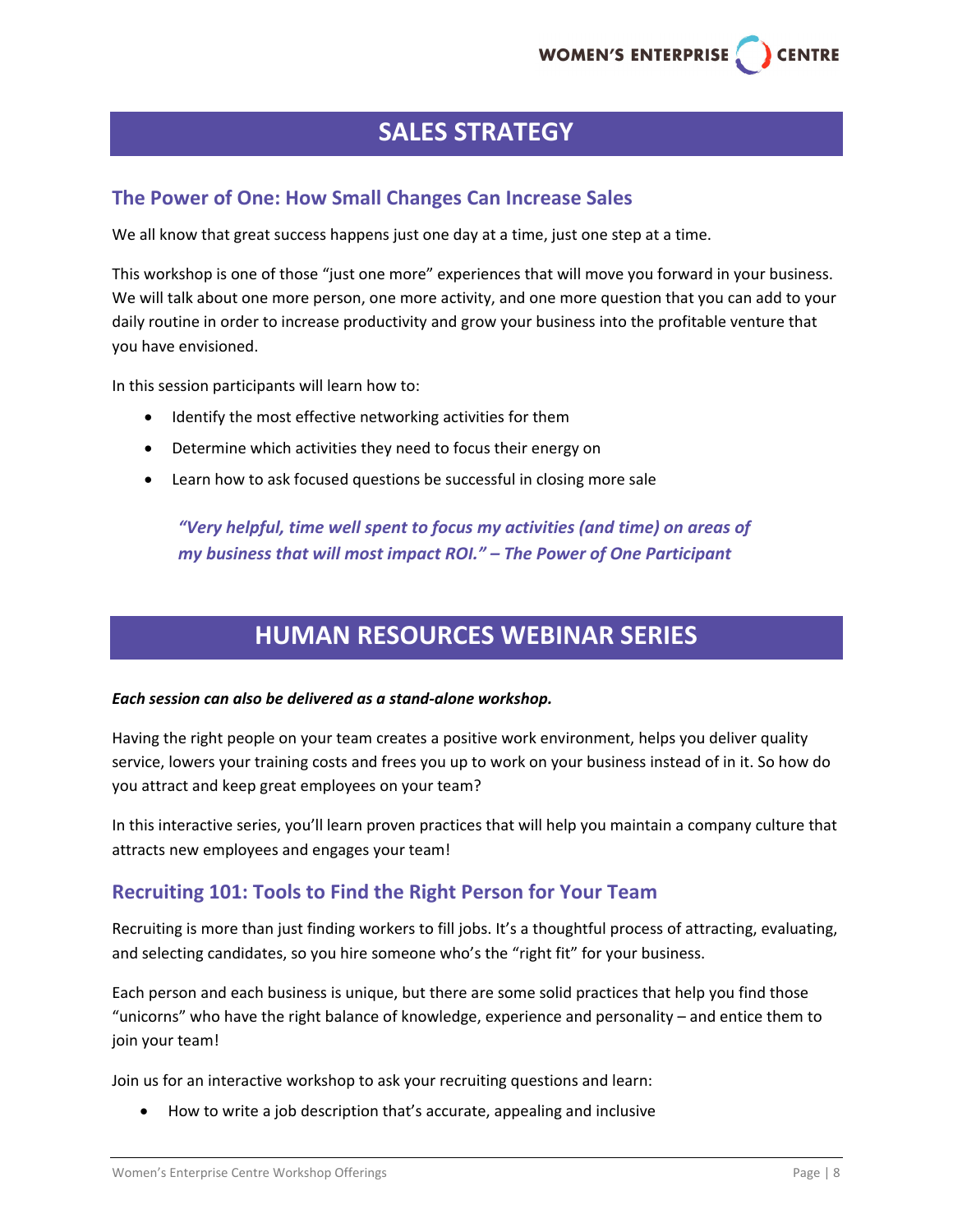- Where to advertise so you have a strong pool of candidates
- Tips to shortlist applicants and conduct interviews that will make your decision-making easier

#### **Employee Retention Toolkit for Business Owners**

Once you've compiled your dream team, the next step is making sure they stay. Fortunately for small business owners, salary is only one part of the equation. Studies show that engaged employees are 59% less likely to seek out a new job in the next year, and there are many practices you can implement to keep your employees engaged.

Join us on this session to learn:

- Simple communication techniques that can unite your team
- Ideas to create a retention plan that will keep employees motivated and engaged so they want to stay

#### **Managing HR: Tools to Unite Your Team**

As a business owner, are you managing a group of people or a high-performance team? There are many strategies you can use to unite your employees, and most can be successful without spending much cash.

During this session, we will take you through a series of exercises to help you:

- Identify your unique team characteristics
- Focus on your own leadership and communication abilities so you can better manage your employees
- Create a safe and respectful work environment

Join us to learn the secrets to building a high‐performance work team!

## **LEADERSHIP DEVELOPMENT**

#### **Stepping Up: Uncover Your True Leadership Potential**

Leaders come from all walks of life, and they create businesses and communities through their actions. Every action a person takes, every conversation they have moves them ahead as a leader. In this workshop, participants will learn about their unique leadership style and learn how to improve on the strengths they already have—even if they don't think they're a leader! Leadership is much more than a "to‐do" list; effective leadership is an art and a science and, most importantly, it can be learned. It can be improved through skills, practice and self‐knowledge.

At the end of the workshop, participants will have their unique answers to these questions: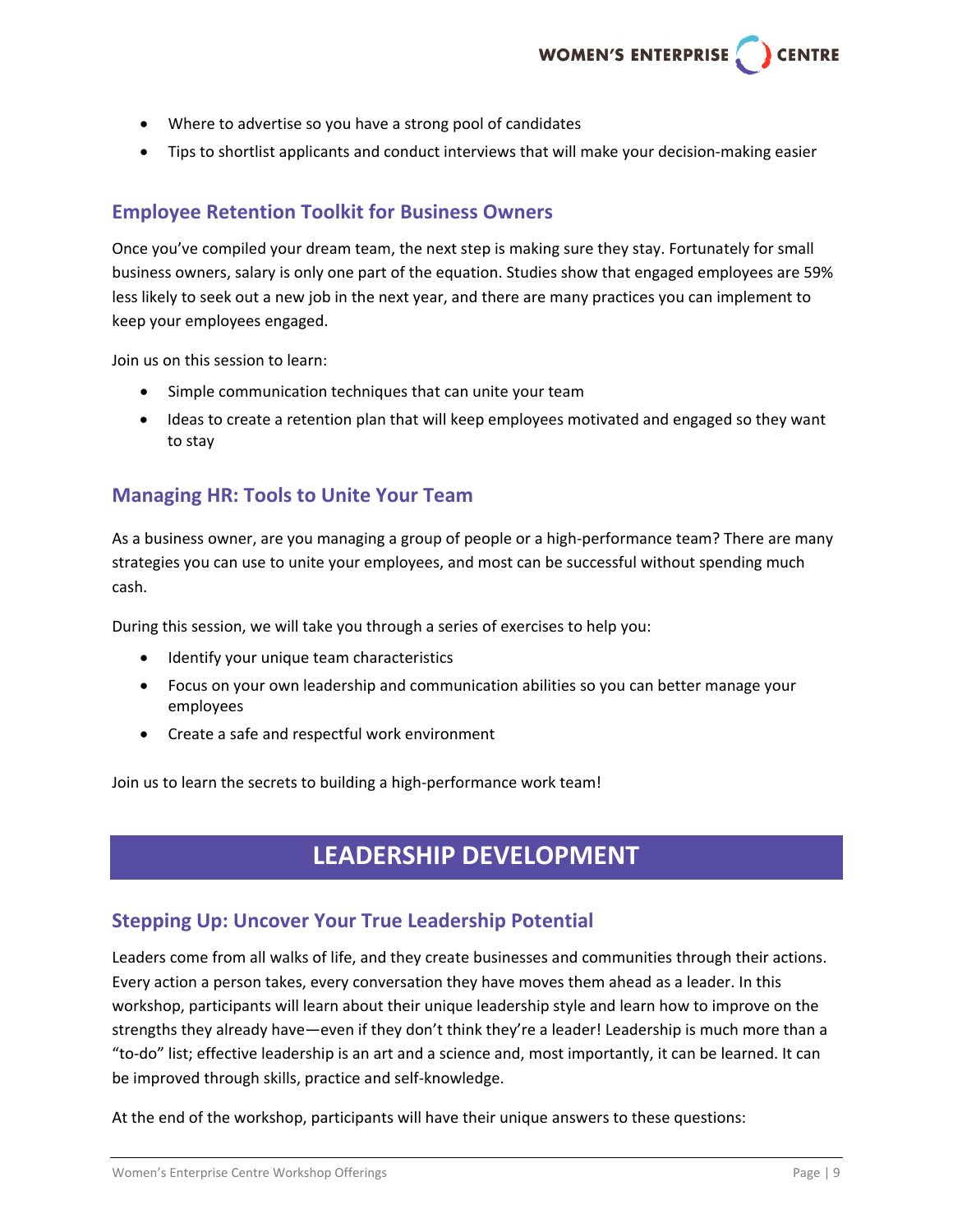- What are the strengths and weaknesses of my communication style?
- How do I manage change, transition and transformation in my business? In my life?
- What are my core values and how do they show up when I'm leading?
- Where can I find the courage and support to develop as a leader?

#### **Negotiate Naturally: Tips for Women Entrepreneurs**

Negotiation skills are so valuable because you use them in every aspect of your life. While some of us are natural born negotiators, most of us would like to feel more confident going in to important negotiation meetings.

When you re-frame negotiation as an opportunity for all sides to prosper, everyone wins! In this session, you'll acquire the skills to negotiate effectively, preserve your integrity and learn how to be yourself to get what you really want.

This session will help you:

- 1. Recognize the importance of negotiating for women entrepreneurs
- 2. Avoid common negotiation mistakes that limit your business and financial rewards
- 3. Identify three opportunities where stronger negotiation will benefit you and your business

#### **Mindset Mastery for Business Growth**

*\*Additional fees apply for assessments.*

Unleash your 'entrepreneurial mindset' to support innovation that is critical to generating business growth.

Understanding the entrepreneurial mindset is a critically valuable 21st century skill. Those who learn it well will experience more success in their careers — no matter what they choose to do — because by definition they become resourceful and adaptable.

During this workshop our panelists will relate their Entrepreneurial Mindset Profile™ (EMP) results to their own personal experiences, successes, and failures. We will learn how the panelists' personality traits and skill sets impact the decisions they make on a daily basis, and what they have done, and will do, to foster an entrepreneurial mindset

Workshop key takeaways:

- Receiving your own Entrepreneurial Mindset Profile™ Assessment\* and Development Guide
- Understanding the 14 EMP personality and skill scales
- Understanding your own entrepreneurial mindset strengths which you can leverage for success
- Learning which skill scales you can focus on improving for an improved entrepreneurial mindset

#### *\*Additional fees apply for EMP assessments*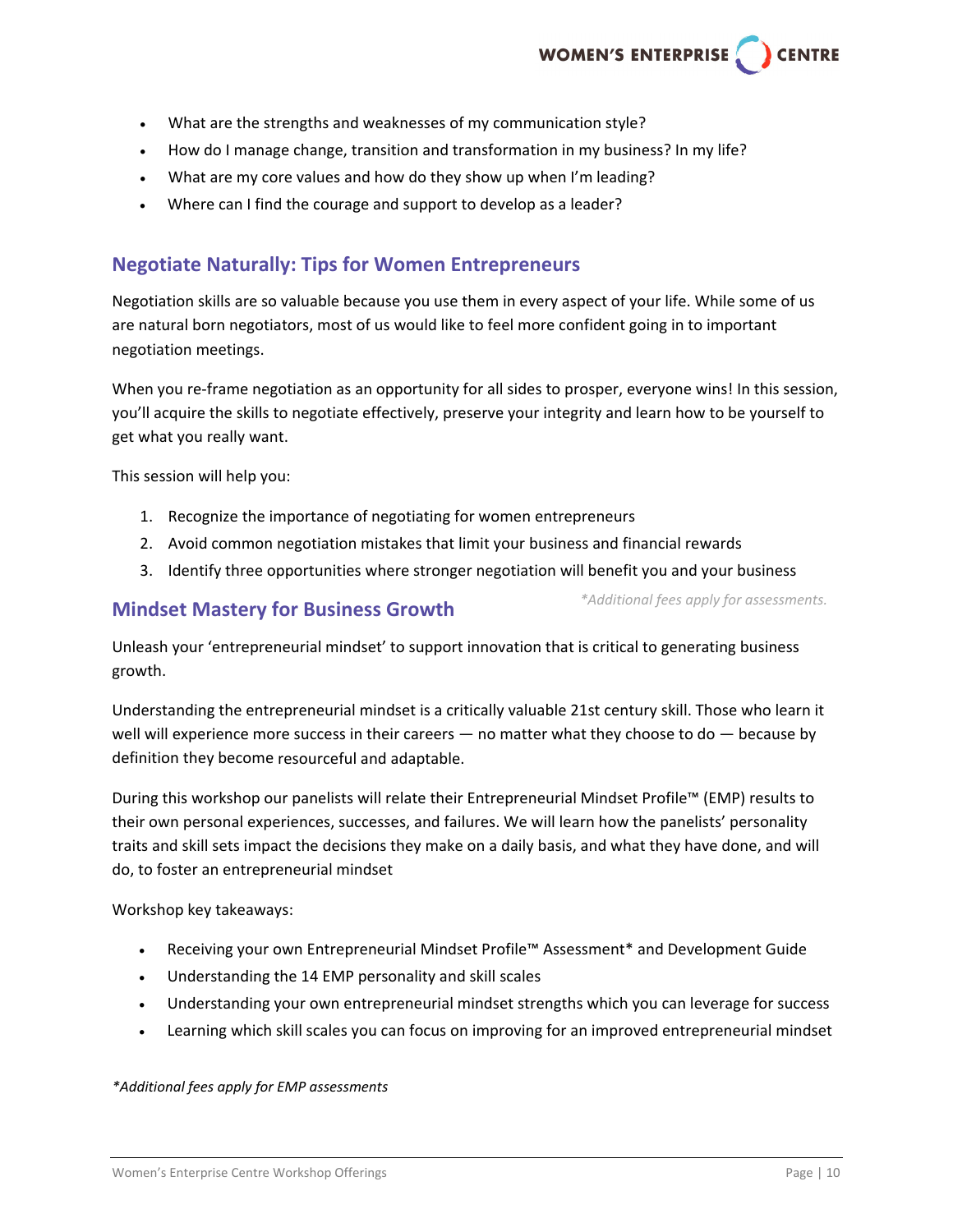#### **Inclusive Leadership: Overcoming Unconscious Bias**

What assumptions and conclusions do you jump to without thinking? People are diverse in a number of ways, not just in ways we can see. We live in a world of diversity, and bias matters when people are excluded or treated unfairly based on things like the colour of their skin, gender, age, or wealth.

In this workshop participants learn strategies to overcome "unconscious bias", embrace diversity, and practice inclusive leadership to grow their business.

By the end of this session participants will understand:

- What unconscious bias is and how it shows up in our daily lives to influence our behaviour
- The importance of resisting and overcoming unconscious bias to create an environment that is innovative and productive
- How to commit to inclusive leader behaviours to create an action plan for change

## **BUSINESS GROWTH STRATEGY**

#### **Grow Your Business So It's Right for YOU!**

This workshop is for entrepreneurs who are enthusiastic about growing their business but are not sure where to focus their energies. You may want to increase sales or profits with innovative new products or services or more customers. Or perhaps you're feeling overwhelmed with all the options and the pressure to make good decisions.

This workshop is designed to help business owners like you make the choices about growing your business so it's right for you!

During this workshop you will:

- Clearly identify your vision and motivations for business growth
- Determine the best growth strategies for your business
- Recognize the items/resources your business needs to support growth

#### **Moving Up! Business Growth Strategies**

is energizing workshop will help entrepreneurs move their business to the next level with insights and advice about strategy, marketing, and a popular small business trend: strategic alliances.

How can you find and sell to more of your ideal customers? One option may be to partner up with other businesses and organizations that also serve them. And what might that partnership look like?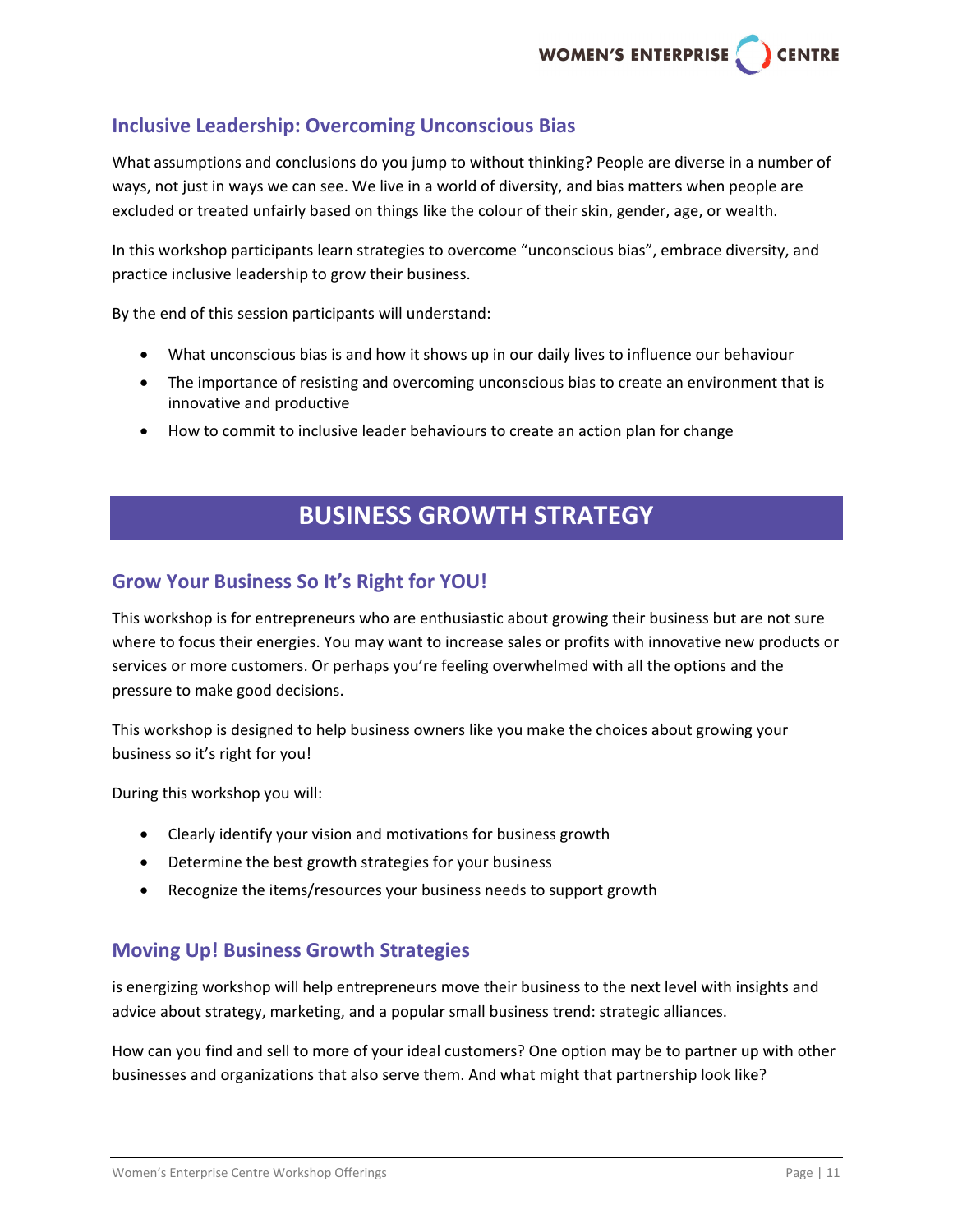

- **Strategic alliances:** Exploring new ways to partner up to expand the marketing and/or operational capacity in the business.
- **Strategic edge:** When having the best "customer service" isn't enough, how does a business become the supplier of choice for its customers?

During this session you will:

- Understand the how's and why's of strategic alliances
- Understand how to create your strategic edge
- Recognize strategic alliances as a way to build business capacity

#### **Ready, Set Grow: Preparing to Grow Your Business**

This workshop is for entrepreneurs who have already started their business and may now be thinking about what changes they need to make to grow their business, make more money, be more efficient, or take more time off.

This workshop explores the typical business cycle, where growth/change typically happens, and what kind of change is reasonable or desirable.

During this workshop you will learn how to:

- Understand the business life cycle and where you are in it
- Recognize the issues relevant to growth and how your control and outside influences determine growth
- Determine if you are prepared for business growth

#### **Setting New Goal Posts: Growing Your Business from a Tactical Perspective**

Are you looking for new direction in your business? Are you feeling like your business is pulling you in multiple directions? Do you wonder whether you need to return to your initial business vision? Are you frustrated by wasted time and energy due to conflicting priorities? If any of these resonate with you, this workshop is for you!

In this strategic planning workshop we will help you separate valuable business strategies from the clutter using a straightforward, practical tool that will help clear your path to success.

In this workshop you will:

- Identify your strengths, weaknesses, opportunities and threats
- Learn how to use those strengths to create strategies to reach your business vision
- Create an action plan to ultimately achieve success.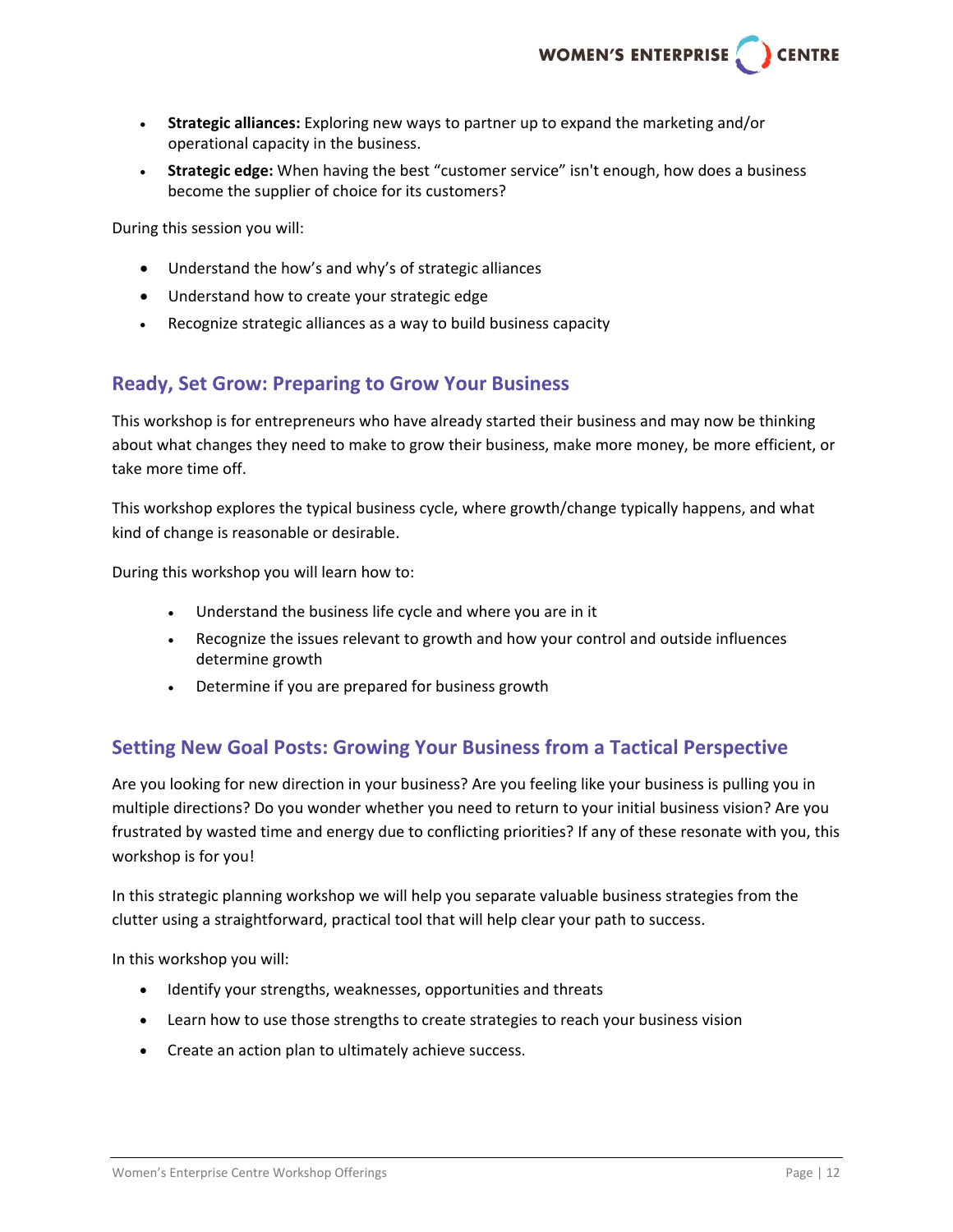## **EXPORTING SERIES**

These hands‐on webinar series' will take participants' businesses to the next level! The comprehensive series' will help them turn their dreams for business success and growth into manageable action plans.

Each session can also be delivered as a stand‐alone workshop.

#### **Are You Ready to Export? Exploring Your Options**

Are you a small‐ or medium‐sized business thinking of selling your goods and services outside of BC, but not sure where to start? Exploring new markets is a smart business strategy, and you don't need to be a big business to do it. In fact, 84% of BC exporters have fewer than 50 employees.

During this interactive session, Alpana Sharma, WEC Export Business Advisor will share some of the benefits and challenges involved in exporting to help you:

- Determine if exporting aligns with your business goals
- Evaluate your "export readiness"
- Connect with support services that can assist you, including information on grants, funding and government programs

Join us for this beginner‐level session to have your export questions answered!

#### **Where Should You Export? Researching New Markets**

Once you've decided that you're going to export your goods or services, you need to decide where you're going to expand.

The international marketplace can be very competitive, so you need to research and understand your target market(s). Market research will ensure that your export plan accounts for cultural differences, regulations, logistics and other key factors so that your resources are well spent.

In this session, Alpana Sharma, WEC Export Business Advisor, will walk you through the key steps that will help you answer the big question: *"Should I sell X in X region?"*

Join us for this workshop to learn how to:

- Identify and evaluate potential target export markets
- Create a strong market entry strategy based on research
- Ask the right questions to create a sound export plan
- Find the right support services that can help you fill your knowledge gaps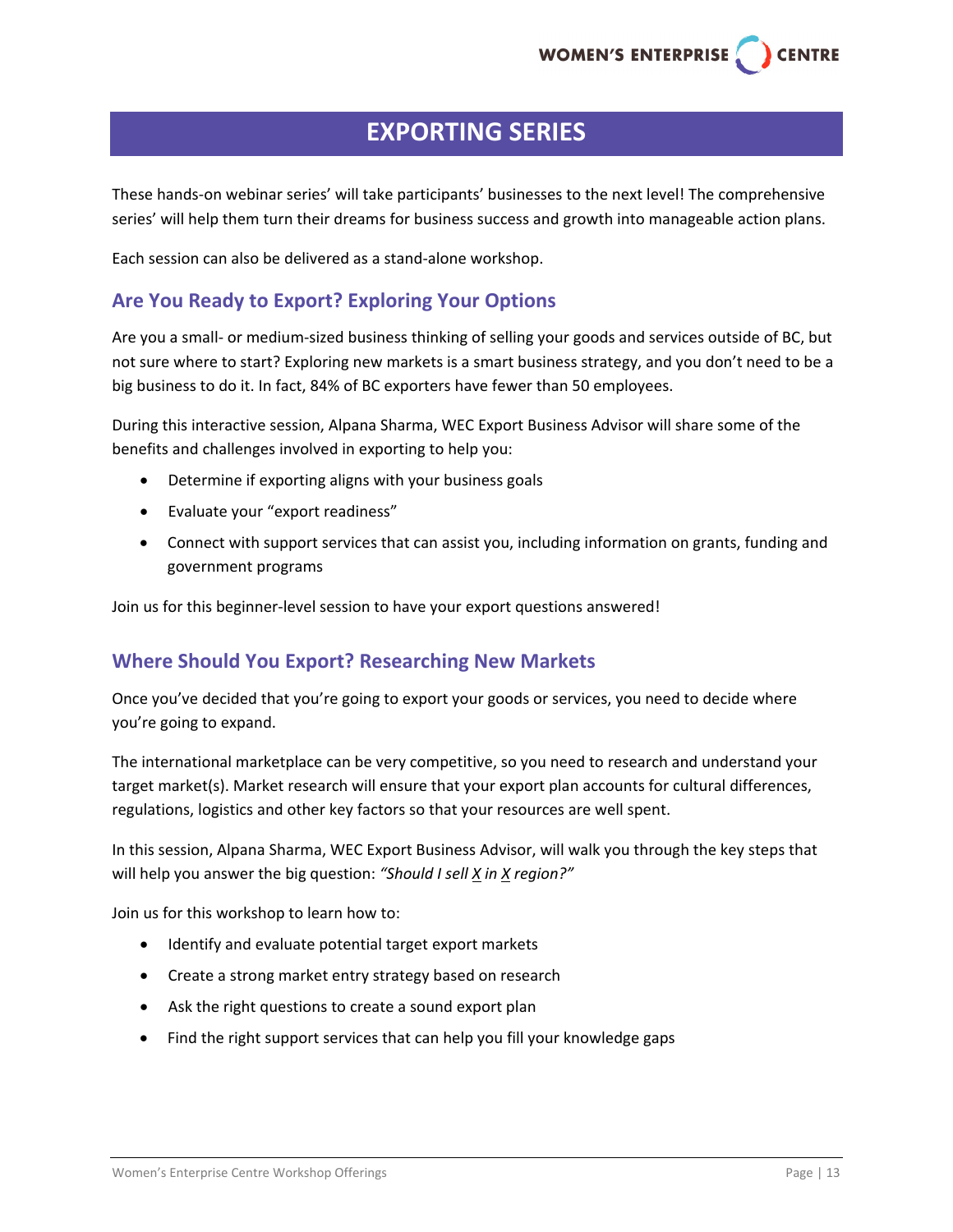#### **How Will You Export? Building Your Plan**

A good export plan is the key to success in international markets. Just as you built a business plan before you launched your business, you can apply the same principles to competitively grow your business through exporting.

We have created a simple plan outline to help you in writing your export plan. During this interactive session we will walk you through each step.

In this free, interactive session you'll learn how to:

- Define your export goals and make sure they align with your overall business objectives
- Understand the key concepts involved in international trade
- Do a risk assessment to minimize the impact of unforeseen circumstances
- Identify the best market entry strategy for your business

Join us to complete the next step to selling your goods or services outside of BC!

To inform your export plan, we recommend you also join us for the previous session in this series: Where *Should You Export: Researching New Markets.*

## **YOUTH WORKSHOPS**

#### **Become a Diversity Champion!**

People are diverse in a number of ways, not just in ways we can see. What assumptions and conclusions do you jump to without thinking? This is "unconscious bias." We live in a world of diversity, and bias matters when people are excluded or treated unfairly based on things like the colour of their skin, gender, age, or wealth.

During this interactive workshop participants will discover how they can battle bias to help build inclusive schools, workplaces and society that honours diversity. They will be inspired by storytellers who share their encounters with unconscious bias and what they did to battle it.

#### **Cultivate your Entrepreneurial Spirit**

What will you be known for in 2037? Will you own a successful business? Be a leader in your community? Will an invention of yours be saving the world? Cultivating entrepreneurial skills and mindset will prepare you for any path you choose. An entrepreneurial mindset gives you the ability to see opportunities, gather resources and create value.

This workshop session will help participants understand the traits and skills they can develop to make an impact and drive success wherever their career leads them. Our storytellers will share how tapping into their entrepreneurial mindset helped them start and grow their business.